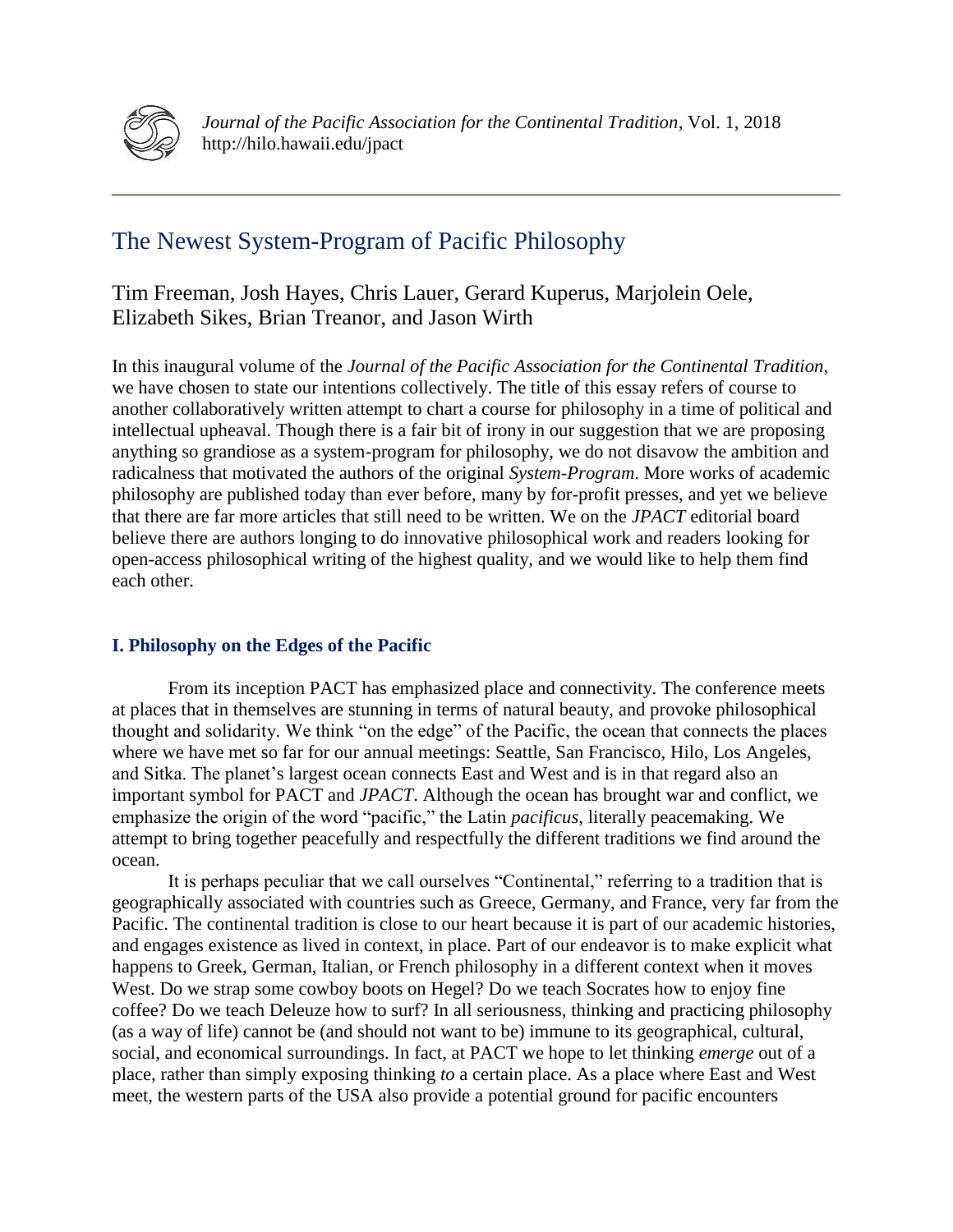## 2 EDITORIAL INTRODUCTION

between different traditions. The continental tradition may thus offer some guidance to *start* us on our encounters with open-mindedness, but we also hope that thinking responds to our conjoint efforts and emerges out of our place-based being in a way that lies beyond divisions such as continental-analytic or Western-Eastern. If there is anything that should guide our methodology, then it is thinking *with* and *out of place* in solidarity with one another.

## **II. A Bioregional Imperative with Global Resonance**

While PACT has an undeniable locality in that it is founded "here," at the edges of the Pacific, its bioregional imperative needs to be, from the outset, also globally driven. If the ecological crisis is the great moral issue of our time, and maybe of all human time, we need to radicalize our practices of awakening and collectivization, and do so not only locally but also globally. Stengers has characterized Gaia as becoming increasingly "ticklish" through human mismanagement of the earth, and we are daily reminded of Gaia's ticklish nature in the near daily news of the disasters brought by climate change. The call to arms has to engage us locally, but it also calls for richer investigations of the political, economic, and historical forces that have made climate change such an overwhelming disaster. It might even call for a reexamination of our global collective.

In PACT we have worked toward a renewal of cosmopolitanism rooted in the intimate connection between the local and the global. Indeed, we are called to think globally and act locally beginning with a transformation of mind: *animus debem mutare, non caelum* (change your state of mind, not the sky). In its perennial receptivity to oppressive ideologies, the Western psyche has undergone acute psychological trauma in repressing the damage we have done to Gaia. While technology - at least in its current formation, as part of the capitalist machine - only continues to promote the cult of individuality through the continued proliferation of images occupying our virtual world, the spoken word and now the written word (hence *JPACT*) remain vital links to a deep past connecting us with our old ways. By retrieving the old ways, we aspire as members of *JPACT* to renew our own pact to those local and indigenous places that constitute and define our thinking. As Gary Snyder reminds us in his poem, "For the Children," in such a time of unprecedented ecological crisis, we must strive, above all, *to stay together* by recognizing that the *locus* of our union is the common bond we share with Gaia. The "ticklish" nature of Gaia has only prompted us to become more agitated as we begin to realize that even the creation of our own human "political" communities are rooted in our connection to the web of a much more profound and intricate ecological community. As parts of this living world in which we are all implicated, any degree of suffering imposed upon one part pervades all the other parts. The human species is thus now called to recognize and live according to a certain sympathy with all things, *sumpatheia ton holon*.

If the common bond of global community begins in the hearth or home (*oikos*), our home is nothing other than the earth we inhabit with all species. To cultivate such an earthbound awareness also requires that we *learn the flowers* by developing an appreciation for the mutual situatedness and indeed, interrelationality of all things. Once we begin to learn how the world hangs together in its simultaneously unitary and choral intensity, we might finally go forth, as Snyder advises, by *going light*. Above all, how we can live learn to live according to a certain lightness of being? In a world replete with the existential heaviness and melancholy that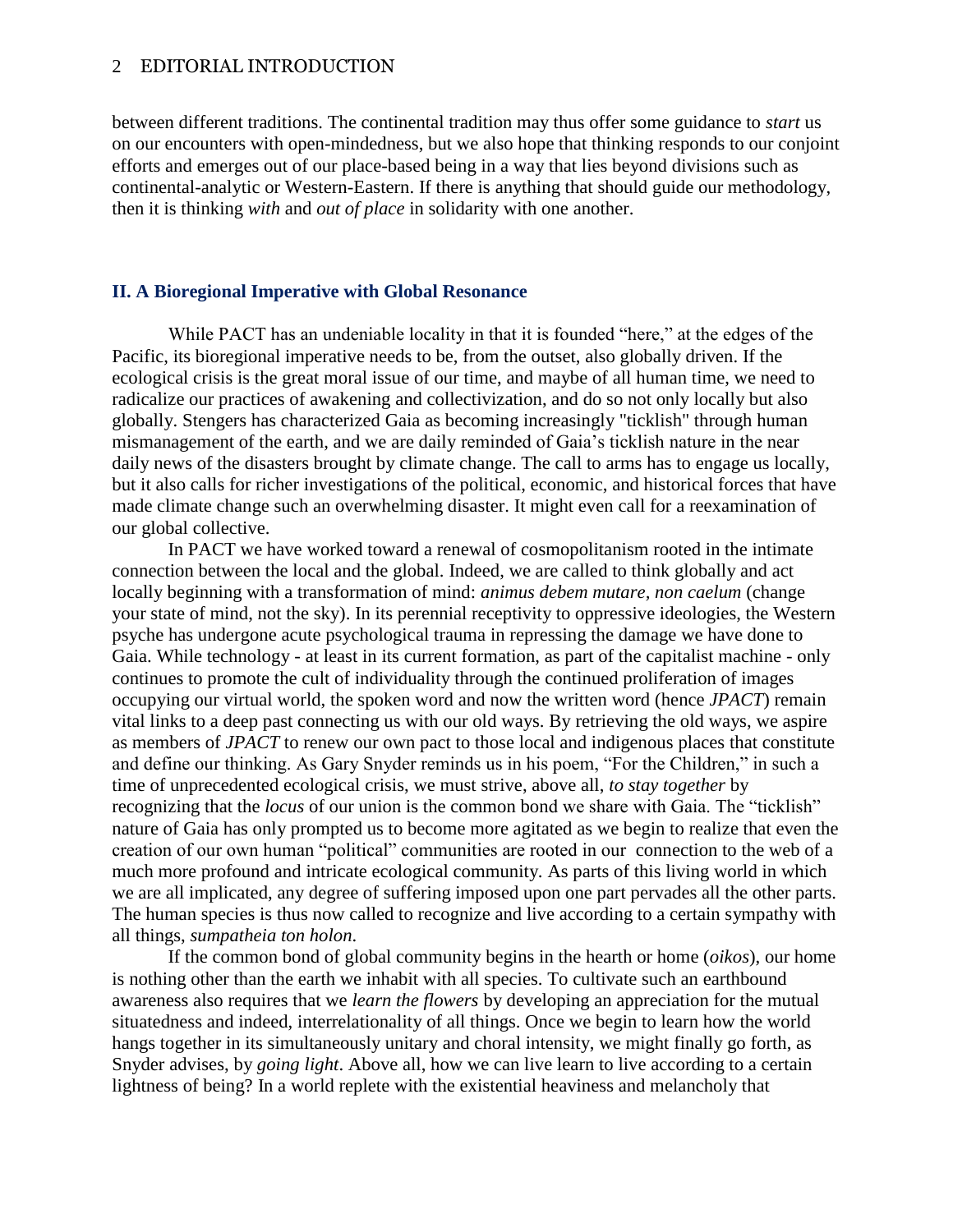# **JOURNAL OF THE PACIFIC ASSOCIATION FOR THE CONTINENTAL 3 TRADITION**

accompanies climate change, species demise, and species extinction, this proverbial lightness of being is also a metaphor for how we shall remain true to the earth.

#### **III. Philosophy in an explosive time**

As we collectively write these words, on computers linked across continents and islands, a volcano is erupting near the center of the Pacific mere miles from where the journal is officially housed. At this very moment it is likely that a bit of the freon used to cool the servers that host *JPACT* is mixing with sulfuric compounds that have been trapped beneath the earth since long before the dawn of the anthropocene. The Kīlauea volcano has been erupting constantly for thirty-five years, but far more threateningly over the past month. We spoke today about the irony of well-wishers who warn of the grave danger that faces this small corner of the world but ignore the grave environmental dangers that threaten us all, and it was hard to avoid the poignancy of the fact that *JPACT* is launching precisely *now*.

Yet one reason for extending PACT's project into publishing is that written philosophy not only does not *have* to be timely, but perhaps *should* not be timely. PACT's meetings have always stressed the unique time and places where they appear. Most of these meetings have taken place on land whose natural beauty makes it easy to forget that they once belonged to indigenous peoples. And all have taken place in times whose political turmoil made the present difficult to overlook. The first PACT conference coincided with Barack Obama being awarded the Nobel Peace Prize; the most recent with increasing belligerence between two nuclear powers. All featured participants who cared deeply about speaking to the issues of our times and the places we occupy, and yet all also highlighted writers who lived long ago and far away. Writing always hides some of its context and forgets much of the rest, and as much as we've devoted ourselves to remembering that context, we also appreciate the liberation that comes with selective forgetting.

The plans for *JPACT* were worked out in Sitka, Alaska, over a week in August, 2016, when the idea of advertising the journal as having the "best words" could still send us into a fit of giggles. That so much has changed in the two years since that meeting gives us hope that our disgust with our country's leadership might be forgotten by the time these words are read. With luck some readers won't even recognize why that joke was once funny. We aim to do our part to disentangle philosophy from its corporate context in the early twenty-first century, but we also hope to publish contributions for which that work of disentangling is beside the point. Philosophy might not be able to transcend its time, but it can suspend it. As such, we will publish articles throughout the year, with each year's submissions belonging to a common volume, allowing each contribution to appear in its own good time.

#### **IV. The "Continental Tradition"**

While *JPACT* welcomes contributions from a diverse range of philosophical approaches pursuing varied research agenda, it is also the case that the Pacific—in its multitudinous manifestations and dimensions—forms the soil in which JPACT has taken root and in which it continues to grow. Yet this fidelity to a certain place or constellation of places cannot help but to generate tensions with the very idea of "continental" philosophy, which—despite its worldwide